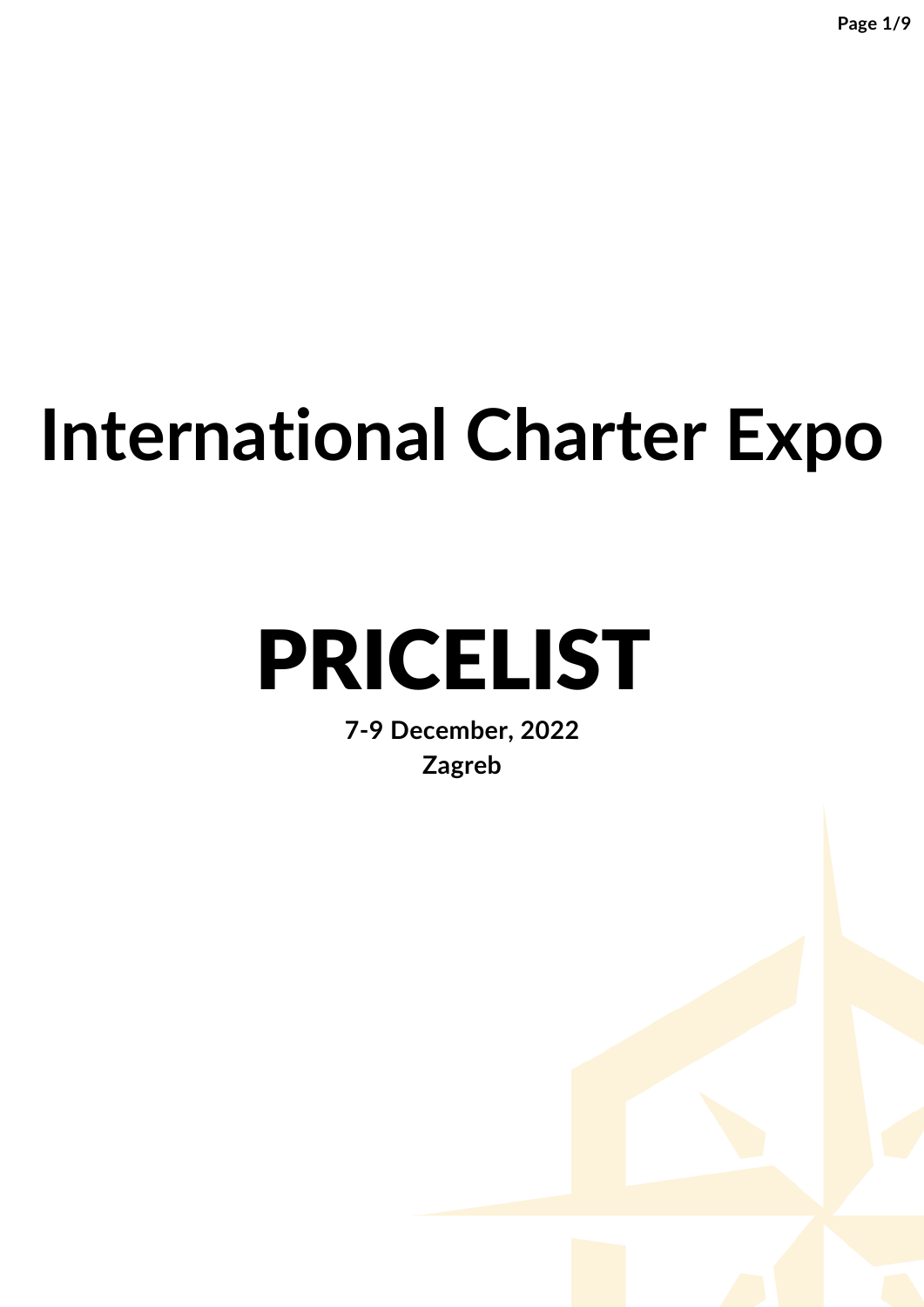# EXHIBITORS

### **Single booth - peripheral**

8sqm booth (4mx2m) with a half closed storage area. Walls, carpet, lights, electricity and name board with your brand name. \*Furniture and other extras are not included.

#### **Single booth - central**

8sqm booth (4mx2m) with a half closed storage area. Walls, carpet, lights, electricity and name board with your brand name. \*Furniture and other extras are not included.

#### **Single booth graphic package**

Digital print on DISPA boards attached to the walls of your booth and sides of the info desk, 17 sqm. Price includes printing, delivery and setup.

#### **Double booth**

16sqm booth (4mx4m) - optional storage area. Walls, carpet, lights, electricity, and name board with your brand name. \*Furniture and other extras are not included.

#### **Double booth graphic package**

Digital print on DISPA boards attached to the walls of your booth 34 sqm and sides of the info desk. Price includes printing, delivery and setup.

**1,750 EUR 13.125 HRK**

**2,450 EUR 18.375 HRK**

**650 EUR 4.875 HRK**

**3,350 EUR 25.125 HRK**

**750 EUR 5.625 HRK**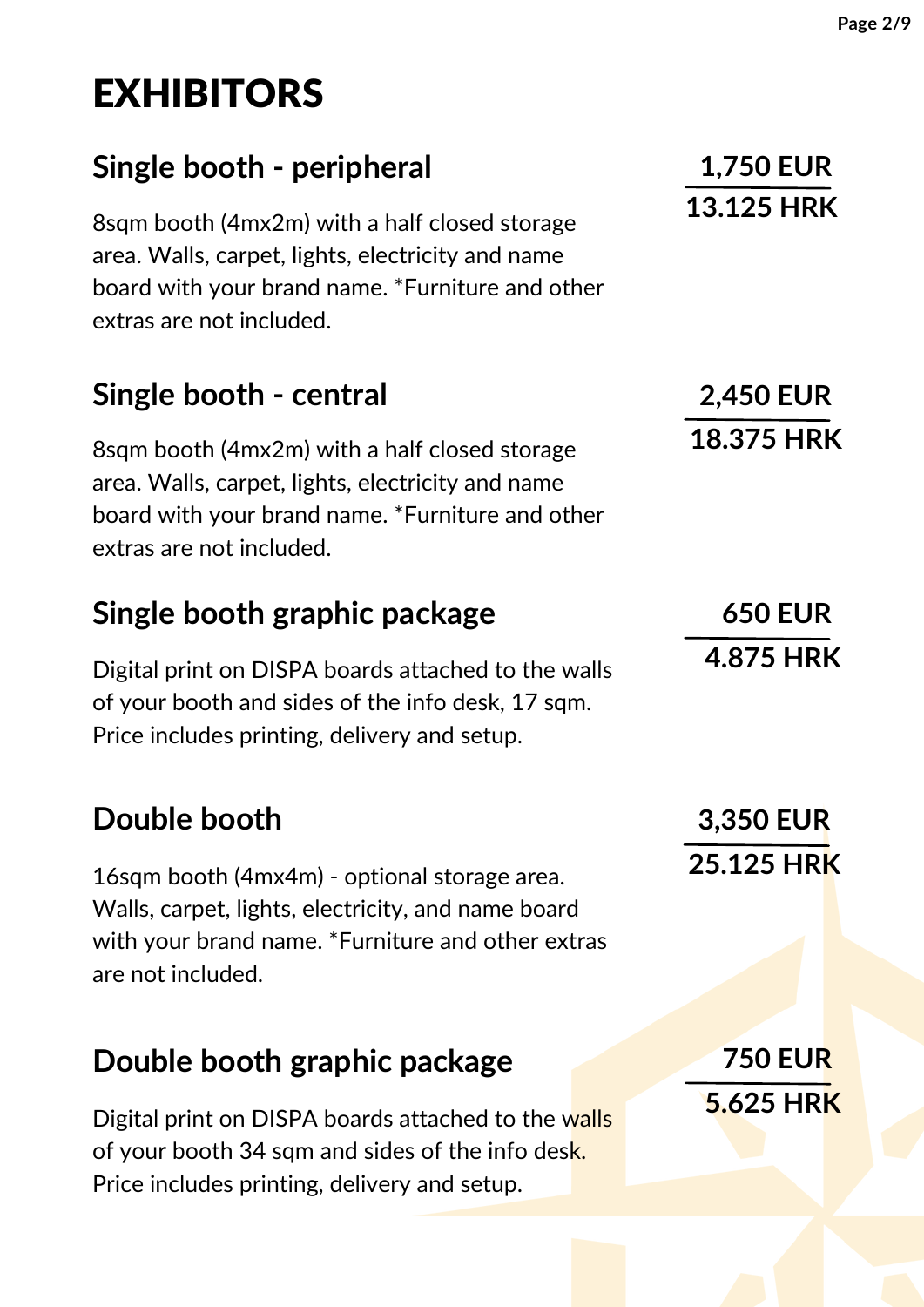# EXHIBITORS

#### **Premium booth - Conference area**

32sqm booth (8mx4m) with a closed conference area. Walls, carpet, lights, electricity and name board with your brand name. \*Furniture and other extras are not included.

#### **Premium booth graphic package Conference area**

Digital print on DISPA boards attached to the walls of your booth 52.5 sqm and sides of the info desk. Price includes printing, delivery and setup.

#### **Premium booth - Open Space**

32sqm booth (8mx4m). Walls, carpet, lights, electricity, and name board with your brand name. \*Furniture and other extras are not included.

### **Premium booth graphic package Open space**

Digital print on DISPA boards attached to the walls of your booth 25sqm and sides of the info desk. Price includes printing, delivery, and setup.

#### **Broker Surcharge**

Surcharge charged for subsidizing the participation of charter brokers at ICE'22.

## **6,150 EUR 46,125 HRK**

**1,550 EUR 11.625 HRK**

**250 EUR**

**1.875 HRK**

#### **6,350 EUR 47.625 HRK**

**1,850 EUR 13.875 HRK**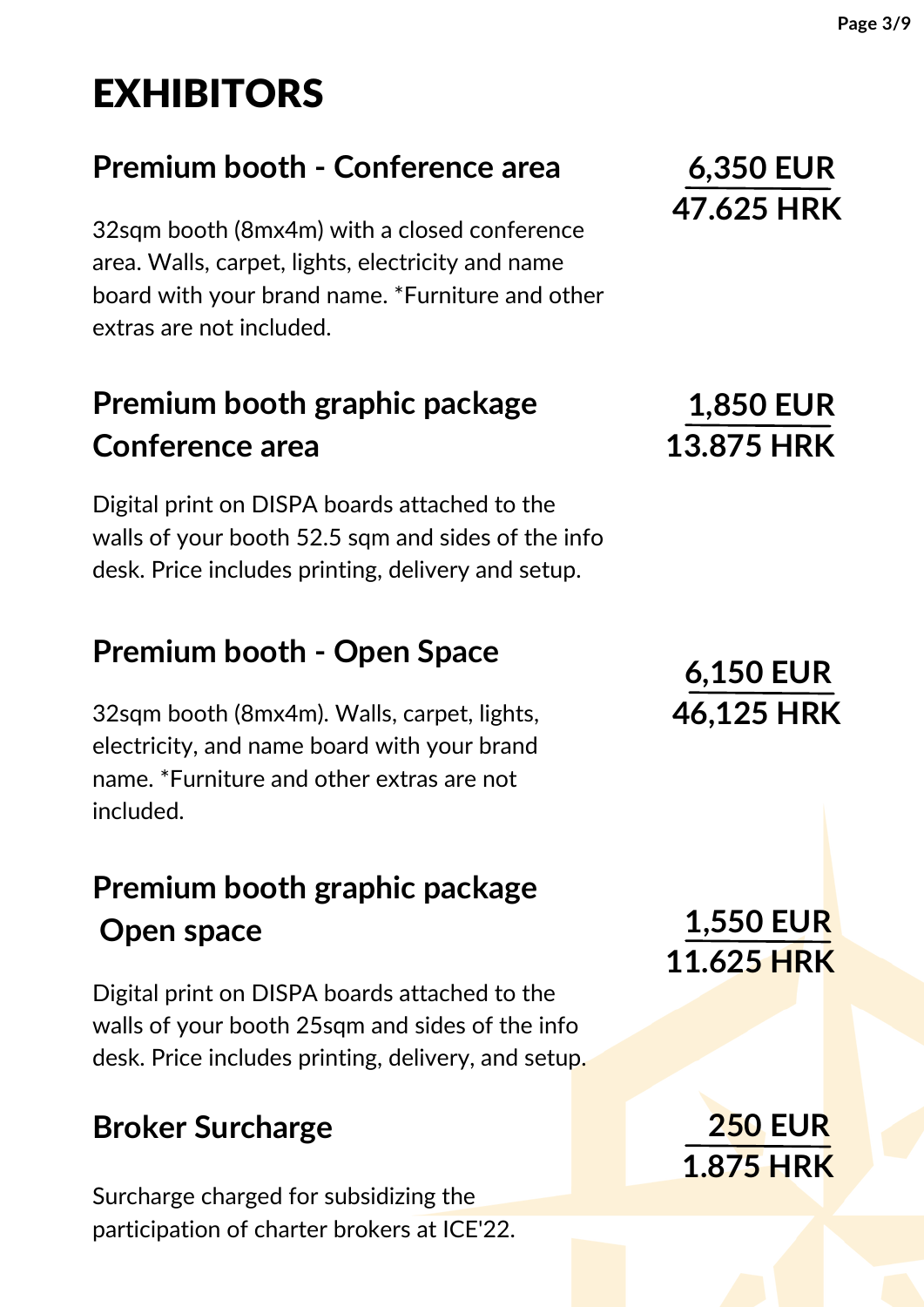## EXHIBITORS - Corners

#### **Balearic Corner exhibitor package**

 x exhibitor passes (including participation fee), x double/twin room for 2 nights in the Hilton Garden Inn, 2 x ICE ROCKS party tickets, x accounts for matchmaking software for 3 days, 1 x furniture set (1 table with 3 chairs, info desk and 1 bar stool).

#### **Caribbean Corner exhibitor package**

 x exhibitor passes (including participation fee), x double/twin room for 2 nights in the Hilton Garden Inn, 2 x ICE ROCKS party tickets, x accounts for matchmaking software for 3 days, 1 x furniture set (1 table with 3 chairs, info desk and 1 bar stool).

#### **Dutch Corner exhibitor package**

 x exhibitor passes (including participation fee), x double/twin room for 2 nights in the Hilton Garden Inn, 2 x ICE ROCKS party tickets, x accounts for matchmaking software for 3 days, 1 x furniture set (1 table with 3 chairs, info desk and 1 bar stool).

#### **990 EUR 7.425 HRK**

#### **990 EUR 7.425 HRK**

**990 EUR 7.425 HRK**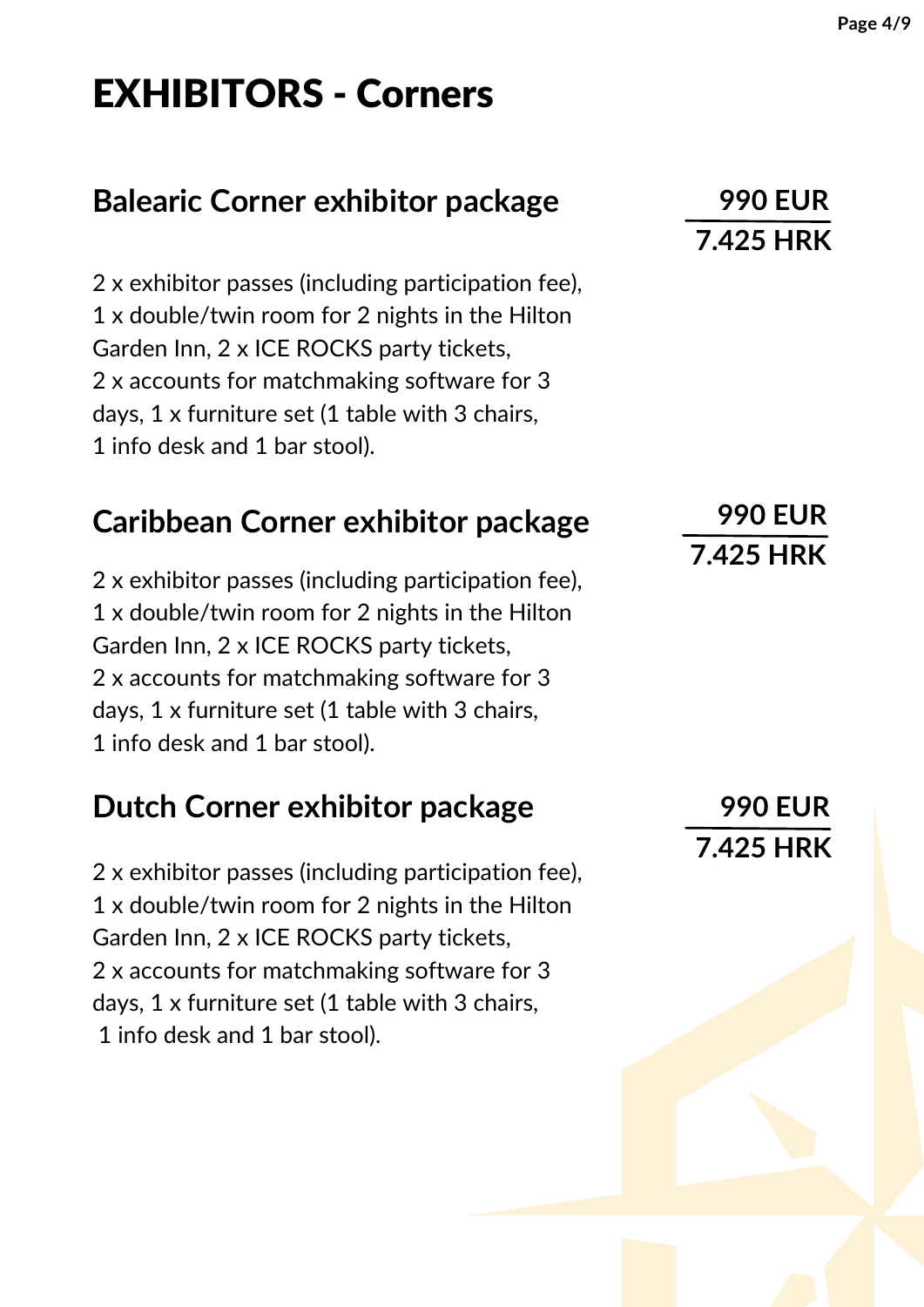## VISITORS

#### **Broker Pass**

Per representative, valid for 3 expo days - 7th, 8th & 9th of December, includes participation fee per representative, Handshake matchmaking software account, Free COVID-19 Cancellation, and exhibit of company promo materials in Busniess Corner.

#### **Business pass**

Valid for 3 expo days: 7th, 8th and 9th of December, includes Free COVID-19 Cancellation and exhibit of company promo materials in Business Corner. Maximum of 5 company representatives. \*Price does not include representative extras.

#### **Participation fee**

Includes open bar with snacks, hot beverages and water during the expo working hours for all 3 expo days.

## **Handshake - B2B matchmaking software account**

Registration in the Handshake business matchmaking online software for arranging meetings.

**600 EUR 4.500 HRK**

> **20 EUR 150 HRK**

**30 EUR 225 HRK**

#### **95 EUR 712,50 HRK**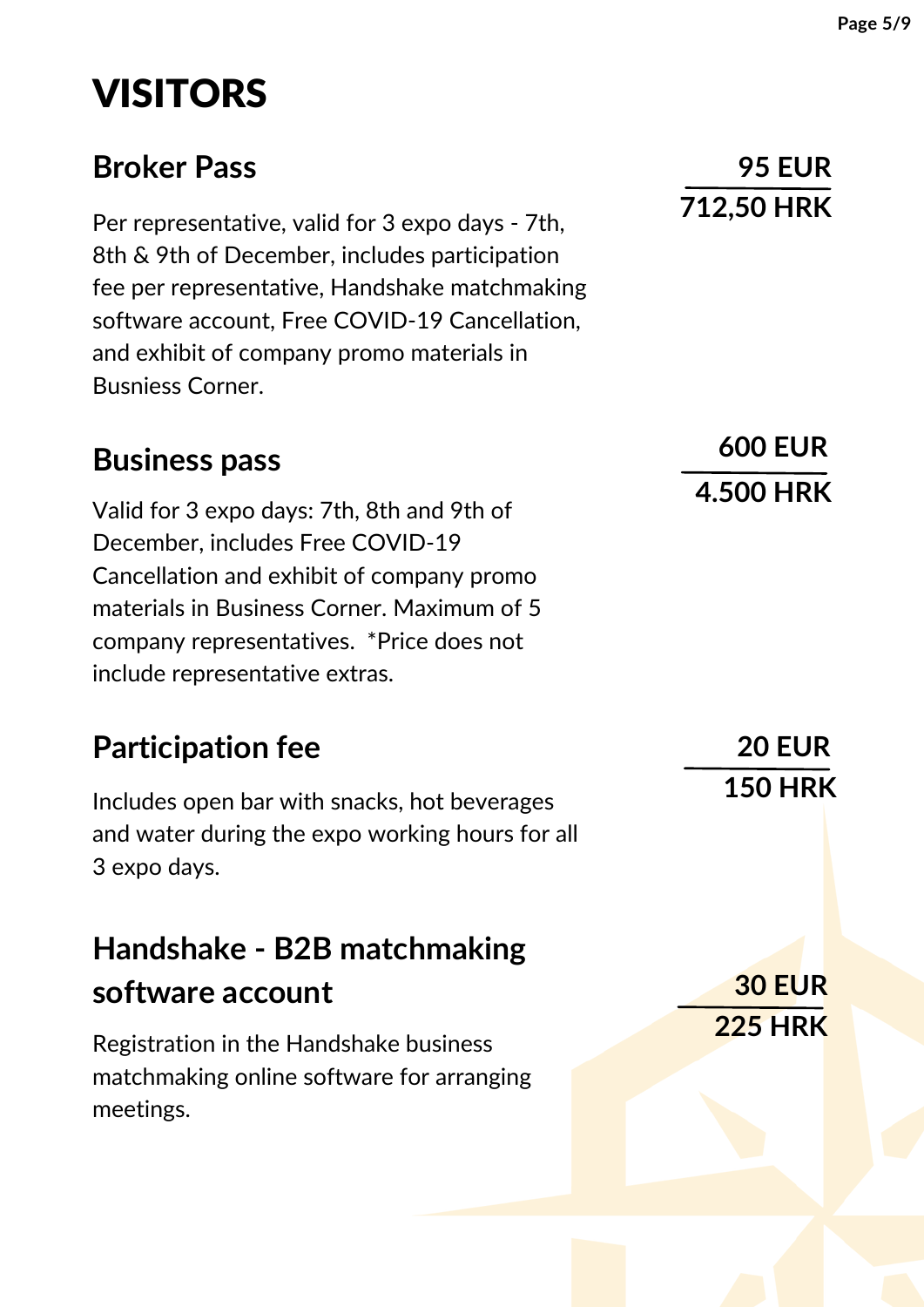## EXTRAS

#### **EDDECENTATIVES**

| <u>KEPKESEN I A HVES</u>                                                                                                                                                     |                   |
|------------------------------------------------------------------------------------------------------------------------------------------------------------------------------|-------------------|
| <b>ICE ROCKS party pass</b>                                                                                                                                                  | <b>65 EUR</b>     |
| Wednesday, 7th of December, 2022.                                                                                                                                            | 487,50 HRK        |
| <b>Daily Shuttle</b>                                                                                                                                                         | <b>25 EUR</b>     |
| Daily transfers from Hilton Hotels (Holiday Inn &<br>Double Tree) to the expo at Zagreb Fair and back.<br>(7:30-10:30 & 17:00-19:00) for December 7th,<br>8th and 9th, 2022. | <b>187,50 HRK</b> |
| <b>COMPANY</b>                                                                                                                                                               |                   |
| <b>ICEBREAKER Full page advertising</b>                                                                                                                                      | <b>1,250 EUR</b>  |
| B2B Magazine distributed by postal delivery to<br>1500 business related companies.                                                                                           | <b>9.375 HRK</b>  |
| <b>ICEBREAKER Half page advertising</b>                                                                                                                                      | <b>800 EUR</b>    |
| B2B Magazine distributed by postal delivery to<br>1500 business related companies.                                                                                           | <b>6.000 HRK</b>  |
| <b>Print of Business Cards</b>                                                                                                                                               | <b>45 EUR</b>     |
| 200x Business Cards: (85mm x 55mm) double<br>sided, 300gr paper.                                                                                                             | 337,50 HRK        |
| <b>Print of Business Leaflets</b>                                                                                                                                            | <b>69 EUR</b>     |
| 200x of Business Leaflets: A5, double sided,<br>200gr paper                                                                                                                  | 517,50 HRK        |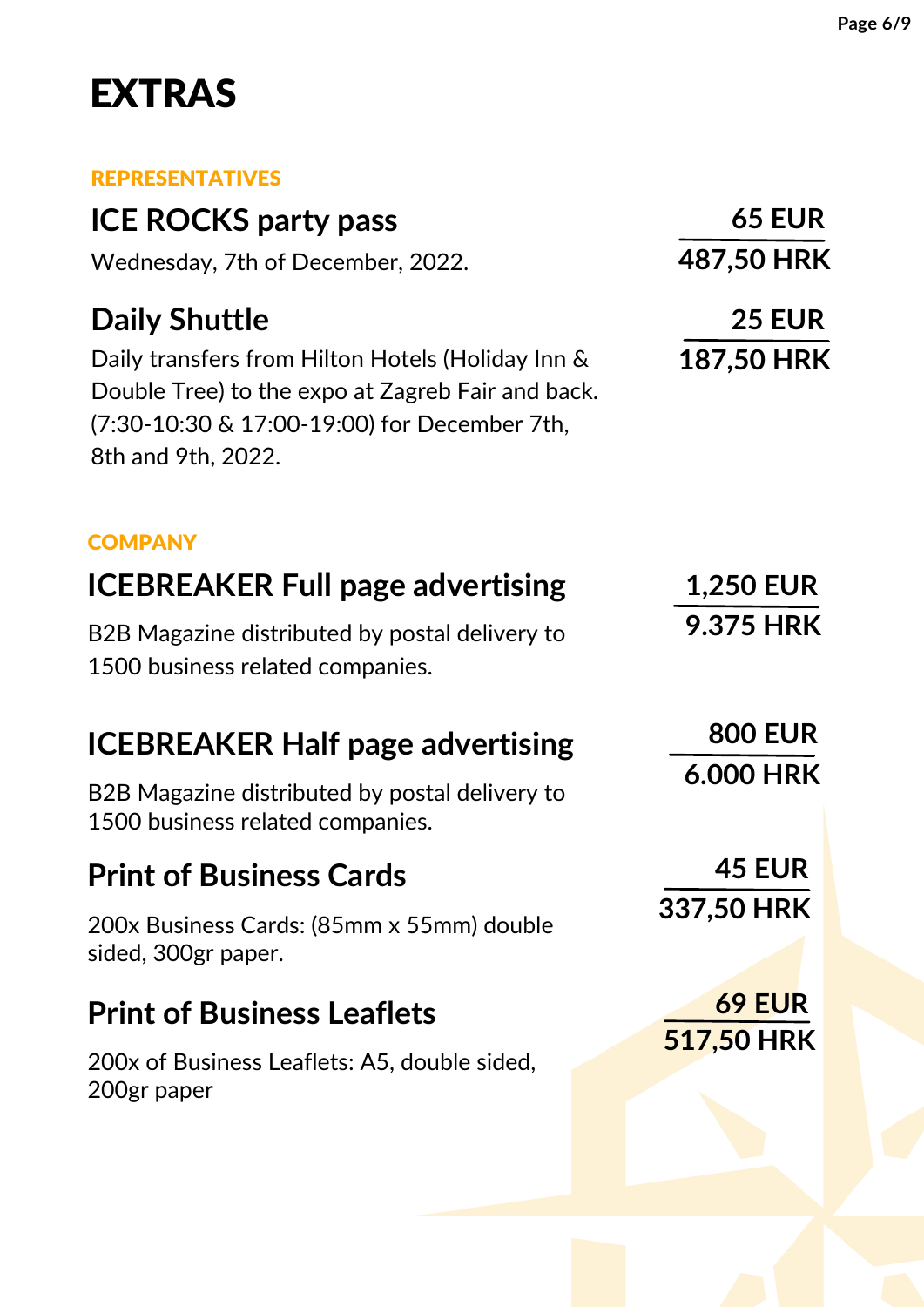## EXTRAS

#### FURNITURE

| <b>Basic furniture package</b>                             | <b>165 EUR</b> |
|------------------------------------------------------------|----------------|
| Regular table with 4 chairs, 1 info desk $\&$ 1 bar stool. | 1.237,50 HRK   |
| Leisure set - white                                        |                |
| 4 lounge chairs (without arms) $\&$ 1 coffee table.        | <b>420 EUR</b> |
|                                                            | 3.150 HRK      |
| Lounge set - white                                         |                |
| 2 lounge chairs (without arms), 2 ottoman chairs           | <b>420 EUR</b> |
| (75cmx75cm) & 1 coffee table.                              | 3.150 HRK      |
| Leisure set - grey                                         | <b>430 EUR</b> |
| 2 grey sofas & 1 coffee table.                             | 3.225 HRK      |
|                                                            |                |
| <b>Premium set - white</b>                                 |                |
| 2 armchairs, 1 two-seat sofa, 1 coffee table &             | <b>590 EUR</b> |
| 1 bar stool.                                               | 4.425 HRK      |
| <b>Table</b>                                               | <b>45 EUR</b>  |
| Regular                                                    | 337,50 HRK     |
| <b>Chair</b>                                               | <b>18 EUR</b>  |
| White                                                      | <b>135 HRK</b> |
| <b>Bar stool circle</b>                                    | <b>18 EUR</b>  |
| White/black                                                | <b>135 HRK</b> |
|                                                            | <b>20 EUR</b>  |
| <b>Bar stool square</b>                                    |                |
| White/black                                                | <b>150 HRK</b> |
| <b>Bar table</b>                                           | <b>45 EUR</b>  |
| White/black                                                | 337,50 HRK     |
|                                                            |                |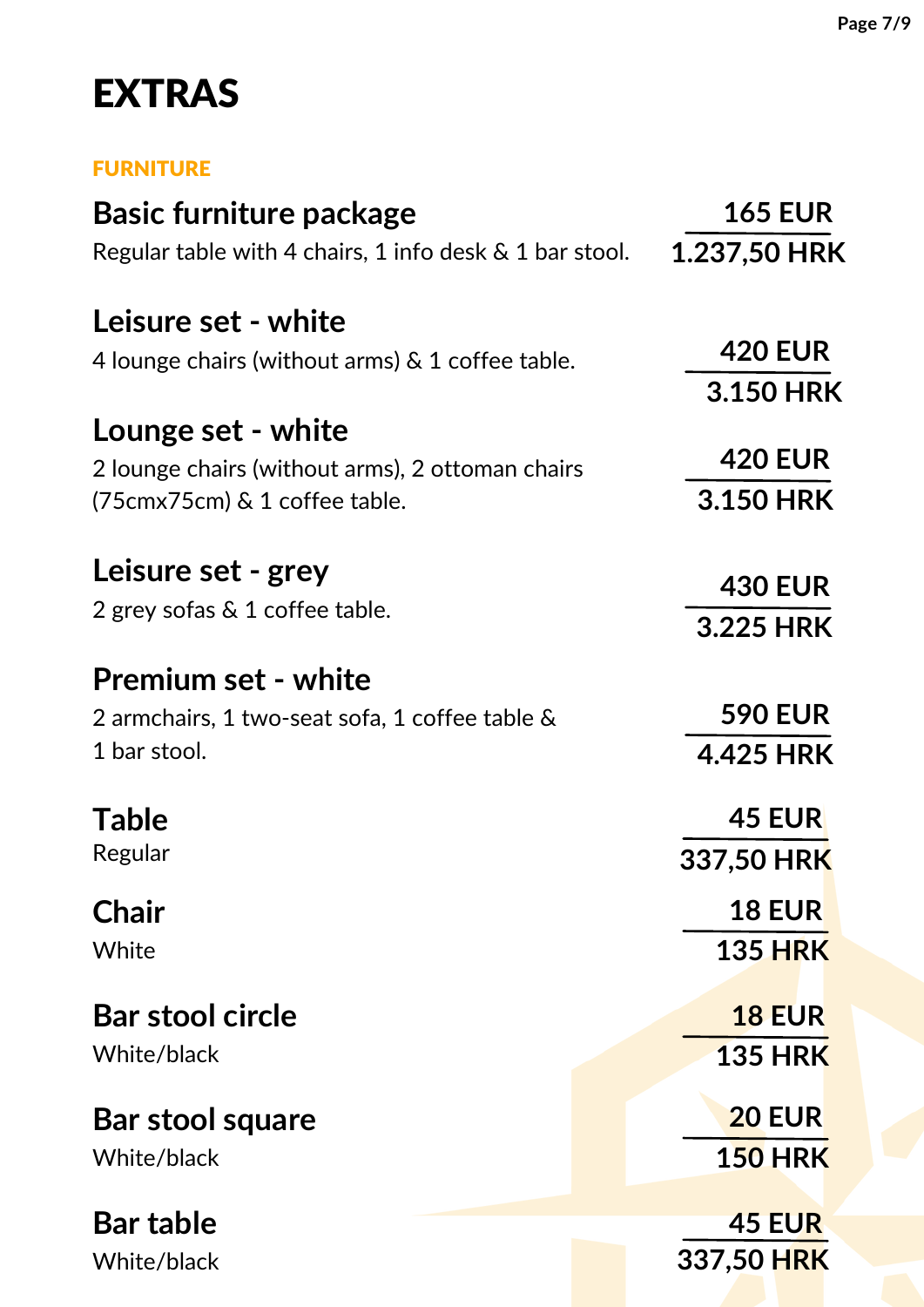## EXTRAS

#### FURNITURE

| Info desk                                 | <b>65 EUR</b>              |
|-------------------------------------------|----------------------------|
| 103x53,5x100cm                            | 487,50 HRK                 |
| Locker                                    | <b>55 EUR</b>              |
| 80x35x80cm                                | 412,50 HRK                 |
| <b>Brochure holder</b>                    | <b>35 EUR</b>              |
| Freestanding                              | 262,50 HRK                 |
| Decorative plant                          | <b>22 EUR</b>              |
| Ficus (150cm-200cm)                       | <b>165 HRK</b>             |
| <b>Fridge</b>                             | <b>75 EUR</b>              |
| 75L-125L                                  | 562,50 HRK                 |
| 42' TV                                    | <b>259 EUR</b>             |
| USB port, HDMI and TV wall mount included | 1.942,50 HR <mark>K</mark> |
| 55' TV                                    | <b>369 EUR</b>             |
| USB port, HDMI and TV wall mount included | 2.767,50 HRK               |
| <b>Power extension cord</b>               | <b>12 EUR</b>              |
| 1.5m - 3m with min. 3 outlets *One power  |                            |
| extension cord included in booth price.   | <b>90 HRK</b>              |